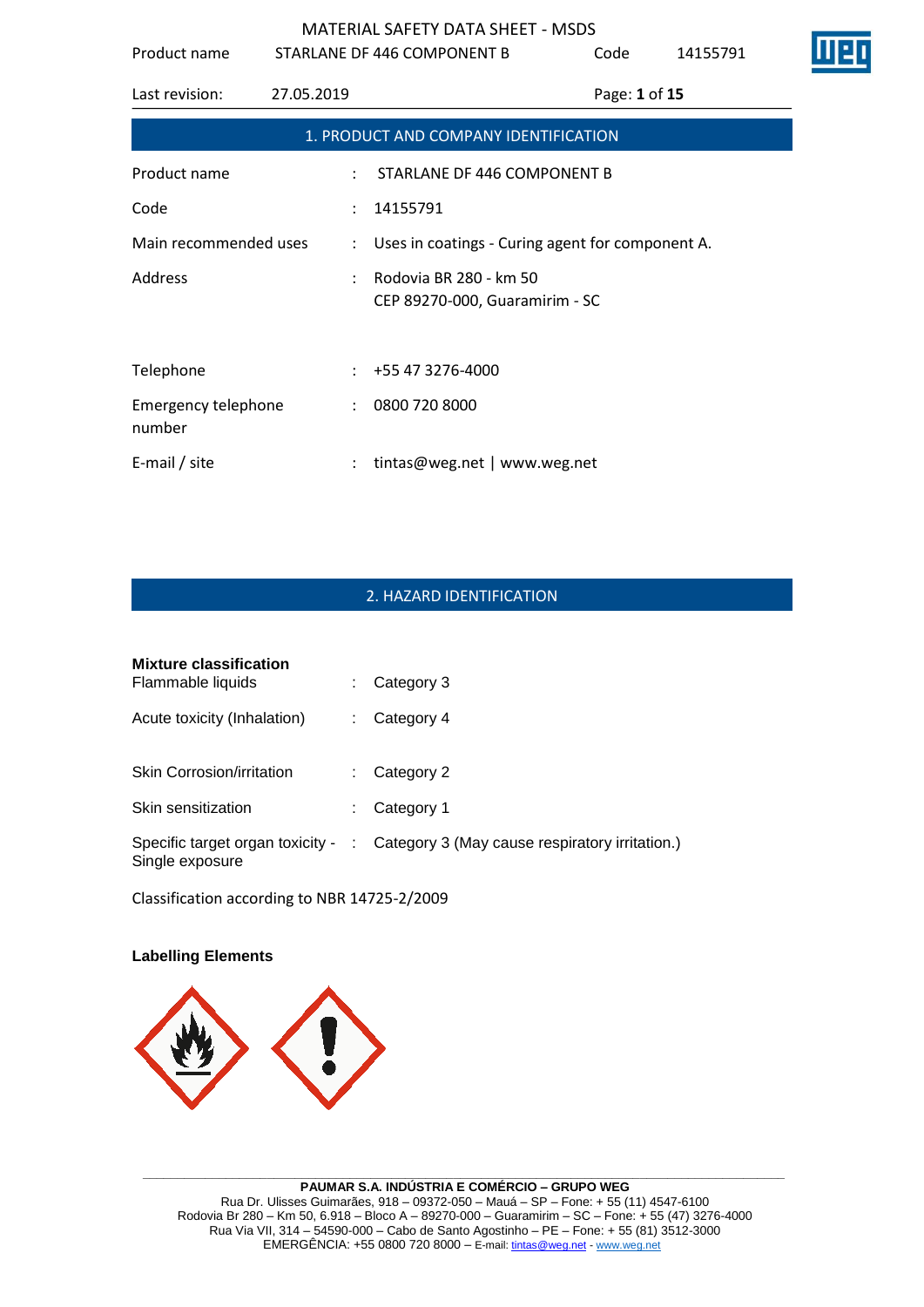| Product name           |            | STARLANE DF 446 COMPONENT B                                                                                                                                                          | Code             | 14155791             | ШЧ   |
|------------------------|------------|--------------------------------------------------------------------------------------------------------------------------------------------------------------------------------------|------------------|----------------------|------|
| Last revision:         | 27.05.2019 |                                                                                                                                                                                      | Page: 2 of 15    |                      |      |
| <b>Warning phrase</b>  |            | Warning                                                                                                                                                                              |                  |                      |      |
| <b>Hazard phrases</b>  |            | H226 Flammable liquid and vapour.<br>H332 Harmful if inhaled.<br>H315 Causes skin irritation.<br>H317 May cause an allergic skin reaction.<br>H335 May cause respiratory irritation. |                  |                      |      |
| <b>Caution Phrases</b> |            | <b>Prevention:</b><br>P210 Keep away from heat, hot surfaces, sparks, open flames<br>and other ignition sources. No smoking.<br>P233 Keep container tightly closed.                  |                  |                      |      |
|                        |            | P240 Ground/bond container and receiving equipment.                                                                                                                                  |                  |                      |      |
|                        |            | <b>Reaction:</b><br>P303+P361+P353 IF ON SKIN (or hair): Take off immediately<br>all contaminated clothing. Rinse skin with water/shower.                                            |                  |                      |      |
|                        |            | P312 Call a POISON CENTER/ doctor/if you feel unwell.                                                                                                                                |                  |                      |      |
|                        |            | P333+P313<br>lf skin<br>medicaladvice/attention.                                                                                                                                     | irritation<br>or | rash<br>a<br>occurs: | Get  |
|                        |            | P362+P364 Take off contaminated clothing and wash it before<br>reuse.                                                                                                                |                  |                      |      |
|                        |            | P370+P378 In case of fire: Use as chapter 5 of MSDS to<br>extinguish.                                                                                                                |                  |                      |      |
|                        |            | Storage:<br>P403+P233<br>Store<br>in i<br>containertightly closed.                                                                                                                   | a well           | ventilated<br>place. | Keep |
|                        |            | P403+P235 Store in a well ventilated place. Keep cool.                                                                                                                               |                  |                      |      |
|                        |            | Treatmentand disposal of waste:<br>P501 Dispose of contents/container as chapter 13 of the<br>MSDS.                                                                                  |                  |                      |      |

#### 3. COMPOSITION AND INFORMATION ABOUT THE INGRENDIENTS

**Product type:** : : : : : Mixture

#### **Ingrendients that contribute to danger:**

| Product name                       | CAS No.    | Risck classification                                                             | Concentration [%] |
|------------------------------------|------------|----------------------------------------------------------------------------------|-------------------|
| <b>ALIPHATIC</b><br>POLYISOCYANATE | 28182-81-2 | Skin sensitization,<br>Category 1<br>Acute toxicity<br>Inhalation,<br>Category 4 | $>= 50 - < 70$    |

**\_\_\_\_\_\_\_\_\_\_\_\_\_\_\_\_\_\_\_\_\_\_\_\_\_\_\_\_\_\_\_\_\_\_\_\_\_\_\_\_\_\_\_\_\_\_\_\_\_\_\_\_\_\_\_\_\_\_\_\_\_\_\_\_\_\_\_\_\_\_\_\_\_\_\_\_\_\_\_\_\_\_\_\_\_\_\_\_\_\_\_\_\_ PAUMAR S.A. INDÚSTRIA E COMÉRCIO – GRUPO WEG** Rua Dr. Ulisses Guimarães, 918 – 09372-050 – Mauá – SP – Fone: + 55 (11) 4547-6100 Rodovia Br 280 – Km 50, 6.918 – Bloco A – 89270-000 – Guaramirim – SC – Fone: + 55 (47) 3276-4000 Rua Via VII, 314 – 54590-000 – Cabo de Santo Agostinho – PE – Fone: + 55 (81) 3512-3000 EMERGËNCIA: +55 0800 720 8000 – E-mail[: tintas@weg.net](mailto:tintas@weg.net) - [www.weg.net](http://www.weg.net/)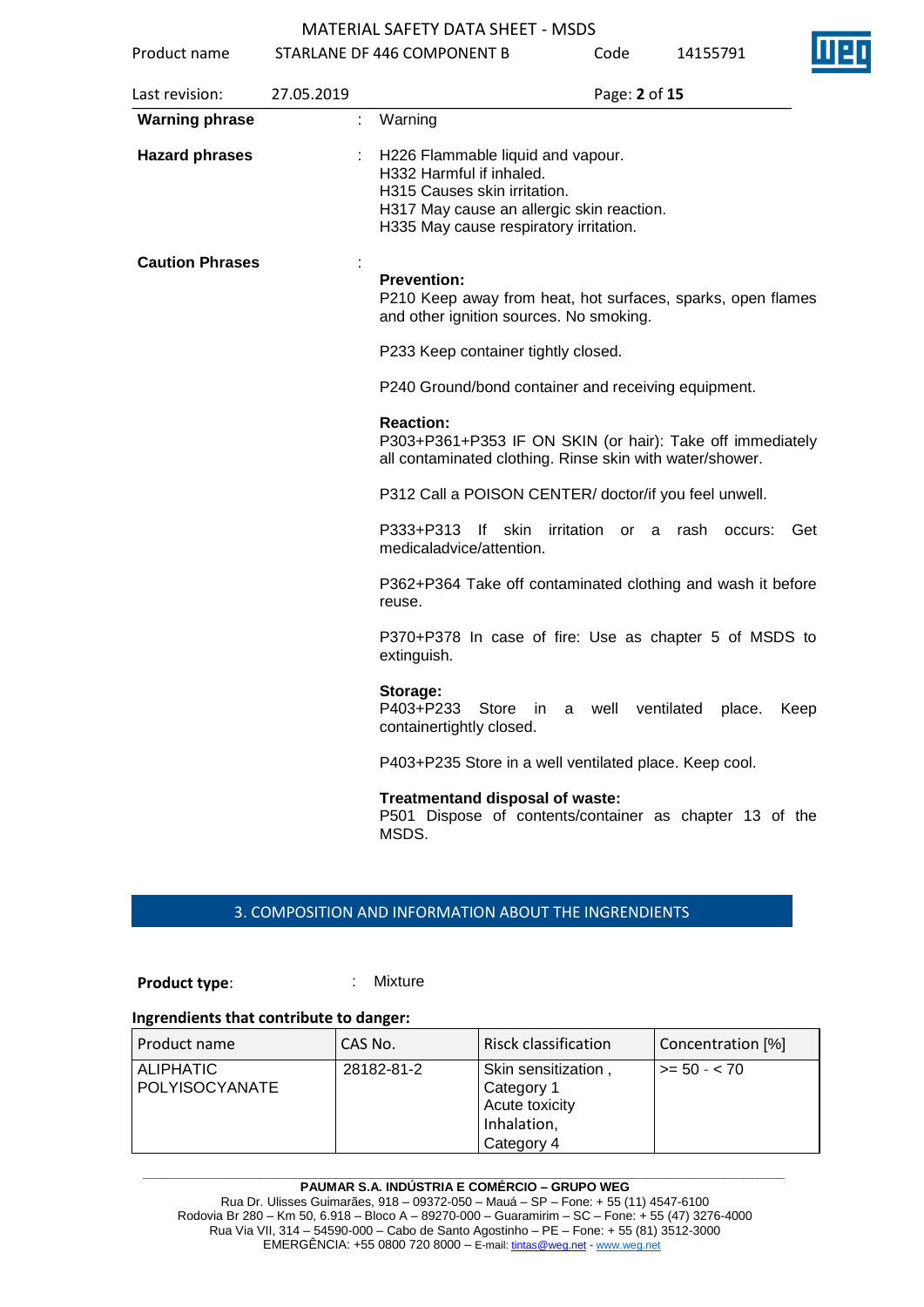Product name STARLANE DF 446 COMPONENT B Code 14155791

| 27.05.2019<br>Last revision: |           | Page: 3 of 15                                                                                                                                                                  |              |
|------------------------------|-----------|--------------------------------------------------------------------------------------------------------------------------------------------------------------------------------|--------------|
|                              |           | Specific target organ<br>toxicity - Single<br>exposure,<br>Category 3                                                                                                          |              |
| <b>BUTYL ACETATE</b>         | 123-86-4  | Flammable liquids,<br>Category 3<br>Specific target organ<br>toxicity - Single<br>exposure,<br>Category 3<br>Hazardous to the<br>aquatic environment -<br>Acute,<br>Category 3 | $>= 20 - 30$ |
| SOLVENT XYLENE (S)           | 1330-20-7 | Flammable liquids,<br>Category 3<br>Acute toxicity Dermal,<br>Category 4<br>Acute toxicity<br>Inhalation,<br>Category 4<br>Skin Corrosion/irritation<br>Category 2             | $>= 10 - 20$ |

#### 4. FIRST AID MEASURES

| Inhalation                                                               | : Take the victim to fresh air, keeping them rested and warm. If<br>breathing is irregular or has stopped, apply artificial<br>respiration. Do not give anything orally. Seek medical<br>assistance immediately, bringing the product label whenever<br>possible. |
|--------------------------------------------------------------------------|-------------------------------------------------------------------------------------------------------------------------------------------------------------------------------------------------------------------------------------------------------------------|
| <b>Contact with the skin</b>                                             | : Remove the product with vegetal oil (cooking oil) and then<br>wash the skin thoroughly with plenty of water. Do not use<br>solvents or thinners. Seek medical attention in case of any<br>irritation or other symptoms.                                         |
| <b>Contact with the eyes</b>                                             | : Remove contact lenses, if wearing any. Flush the eyes with<br>running water for at least 15 minutes, holding the eyelids<br>apart. Seek medical assistance immediately, bringing the<br>product label with you.                                                 |
| Ingestion                                                                | : Do not provoke vomiting. Consult with a doctor immediately.                                                                                                                                                                                                     |
| <b>Most important symptoms</b><br>and effects, both acute and<br>delayed | : Headaches, dizziness, fatigue and in extreme cases, loss of<br>consciousness.                                                                                                                                                                                   |
| Notes for the doctor                                                     | : Treat symptomatically. Do not induce vomiting because of risk<br>of aspiration of gastric contents into the lungs. Gastric lavage<br>is recommended when the patient ingests large quantities,<br>more than 5ml of the substance in its pure form. The toxic    |

**\_\_\_\_\_\_\_\_\_\_\_\_\_\_\_\_\_\_\_\_\_\_\_\_\_\_\_\_\_\_\_\_\_\_\_\_\_\_\_\_\_\_\_\_\_\_\_\_\_\_\_\_\_\_\_\_\_\_\_\_\_\_\_\_\_\_\_\_\_\_\_\_\_\_\_\_\_\_\_\_\_\_\_\_\_\_\_\_\_\_\_\_\_ PAUMAR S.A. INDÚSTRIA E COMÉRCIO – GRUPO WEG**

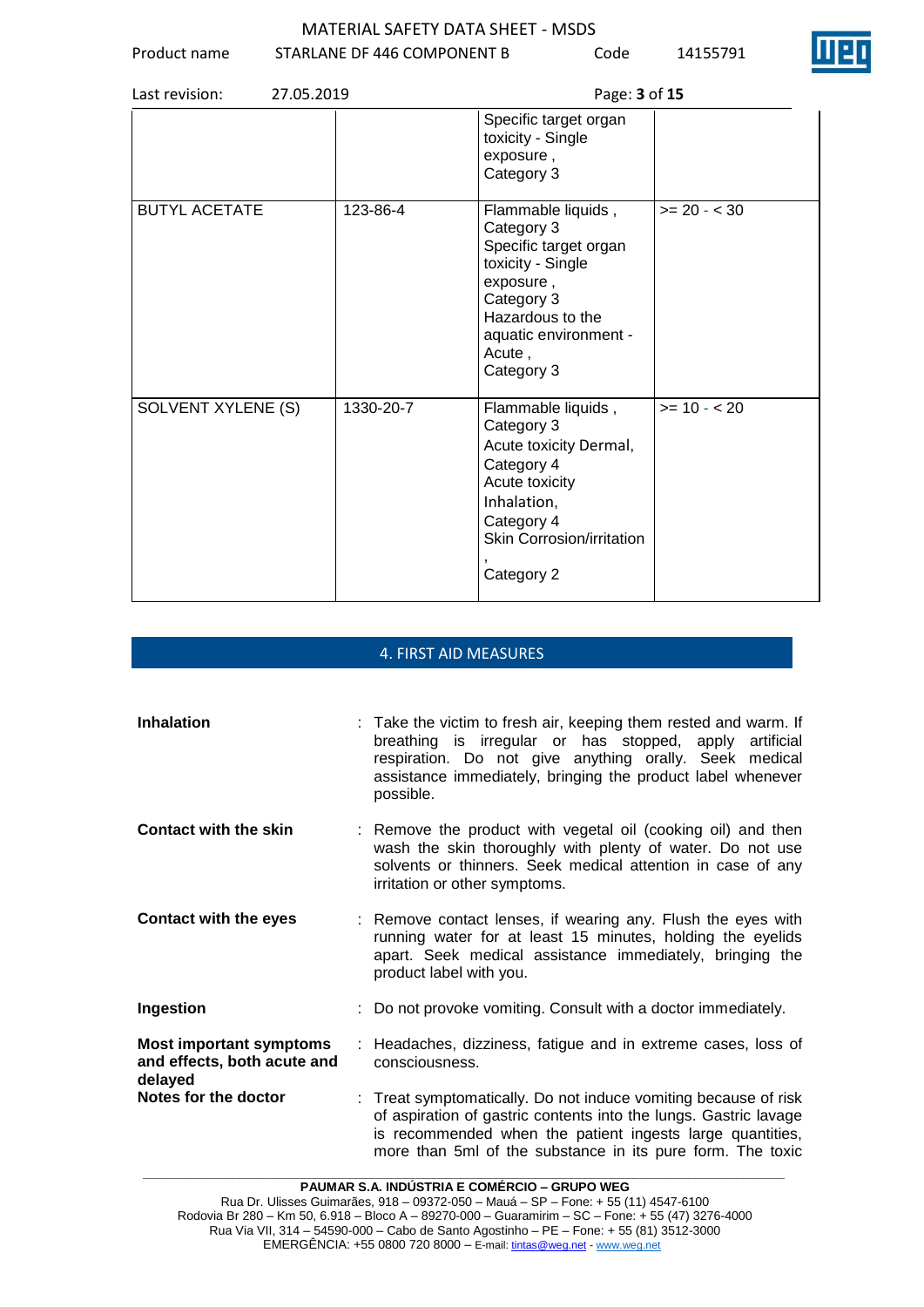Product name STARLANE DF 446 COMPONENT B Code 14155791



Last revision: 27.05.2019 Page: **4** of **15**

potential of the quantity consumed must be evaluated in relation to the risk of aspiration during gastric lavage. Activated coal in solution could be useful. However, in some cases the coal induces vomiting.

#### 5. FIRE-FIGHTING MEASURES

| <b>Suitable extinguishing</b><br>methods          |    | : Water in mist form<br>Carbon dioxide (CO2)<br>Foam alcohol resistent<br>Dry chemical powder                                                                                                                                                                                                                                                                                                                                                                                                                                                                                                                                                                                                                             |
|---------------------------------------------------|----|---------------------------------------------------------------------------------------------------------------------------------------------------------------------------------------------------------------------------------------------------------------------------------------------------------------------------------------------------------------------------------------------------------------------------------------------------------------------------------------------------------------------------------------------------------------------------------------------------------------------------------------------------------------------------------------------------------------------------|
| <b>Extinguishing methods not</b><br>recommended   | ÷. | Direct water jet.                                                                                                                                                                                                                                                                                                                                                                                                                                                                                                                                                                                                                                                                                                         |
| <b>Specific dangers</b>                           |    | Flammable liquid and vapour. Dangerous when exposed to<br>heat or ignition source. Exposed packaging to the fire may<br>rupture due to the increased pressure with risk of a<br>subsequent explosion. The vapours are havier than the air<br>and spread close to the ground and it can move to the ignition<br>source and provoke fire or backspace of the flames. Avoid the<br>accumulation of vapours in depressions on the ground,<br>manholes, basement etc. The vapours and/or the particles<br>finely divided (spray) may form explosive mixtures with the air.<br>In case of burning of the product, it forms carbon and nitrogen<br>compounds. The inhalation of these subproducts may cause<br>damage to health. |
| Protective measures of the<br>fire fighting team. |    | The personnel involved in firefighting should wear self<br>contained breathing apparatus with positive pressure and full<br>protection clothes.                                                                                                                                                                                                                                                                                                                                                                                                                                                                                                                                                                           |
| <b>Specific methods</b>                           |    | Evacuate and isolate the area. Approach from fire with wind at<br>your back. Fight the fire to a secure distance. Remove the<br>packaging of the product from the fire area if this can be made<br>with safety. Chill sideways with water in form of fog all the<br>closed packaging near the fire. Avoid that the resulting water<br>from fire fighting reaches drains or waterways. Use dikes to<br>contain this water and eliminate it according to environmental<br>regulations.                                                                                                                                                                                                                                      |

#### 6. SPILL / LEAK CONTROL PROCEDURES

#### **Personal precautions, protective equipment and emergency procedures**

**For the emergency service** : If specialized clothing is needed to combat the leak/spillage,

**\_\_\_\_\_\_\_\_\_\_\_\_\_\_\_\_\_\_\_\_\_\_\_\_\_\_\_\_\_\_\_\_\_\_\_\_\_\_\_\_\_\_\_\_\_\_\_\_\_\_\_\_\_\_\_\_\_\_\_\_\_\_\_\_\_\_\_\_\_\_\_\_\_\_\_\_\_\_\_\_\_\_\_\_\_\_\_\_\_\_\_\_\_ PAUMAR S.A. INDÚSTRIA E COMÉRCIO – GRUPO WEG** Rua Dr. Ulisses Guimarães, 918 – 09372-050 – Mauá – SP – Fone: + 55 (11) 4547-6100 Rodovia Br 280 – Km 50, 6.918 – Bloco A – 89270-000 – Guaramirim – SC – Fone: + 55 (47) 3276-4000 Rua Via VII, 314 – 54590-000 – Cabo de Santo Agostinho – PE – Fone: + 55 (81) 3512-3000 EMERGÊNCIA: +55 0800 720 8000 – E-mail[: tintas@weg.net](mailto:tintas@weg.net) - [www.weg.net](http://www.weg.net/)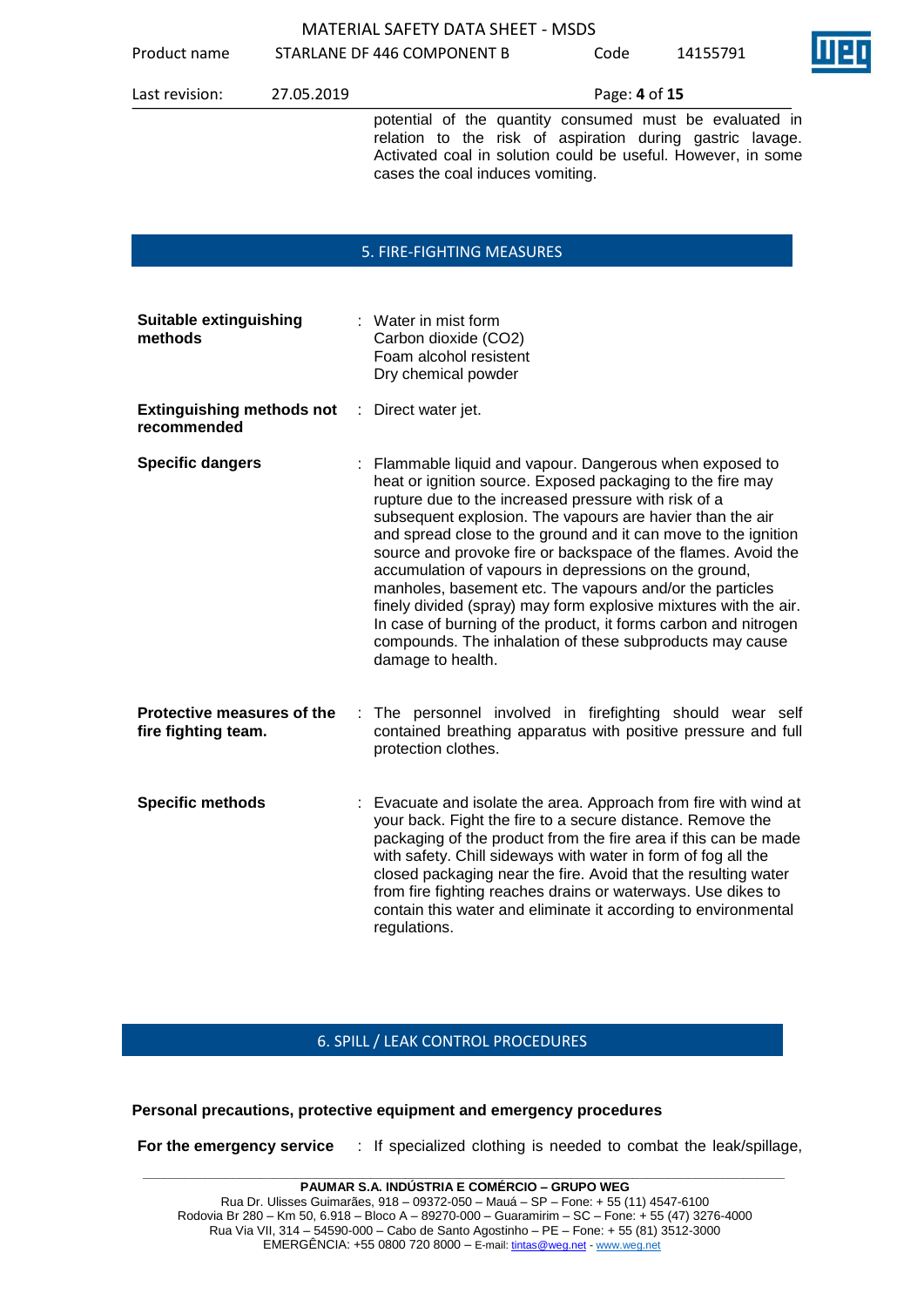Product name STARLANE DF 446 COMPONENT B Code 14155791

Last revision: 27.05.2019 Page: **5** of **15** staff **Section 8** should be consulted. All precautions described in the following section must be followed. **For staff who are not part of the emergency services** : No action should be taken that may generate danger to people without adequate training and qualifications.Understand the dangers of leaked/spilled products. Use appropriate personal protective equipment see section 8. Evacuate surrounding areas. Isolate area and keep onlookers away. Do not touch or walk through spilled material. Eliminate all sources of ignition.Avoid breathing vapor or mist. Provide adequate ventilation if possible. Wear appropriate respiratory mask when ventilation is inadequate.In accordance with characteristics of the location and/or area and in relation to the amount of spilled/leaked product, additional emergency measures may be taken under the supervision of a trained professional. **Environmental precautions** : Prevent the product or the water used in the service reaches waterways,

channels, drains, or galleries. In case of significant spill, retain spi lled liquid with inert material such as sand or earth. In approprieate, use absorbent materials such as sawdust, rags, vermiculites, etc.

#### **Methods and materials for containment and cleaning**

| (sand, vermiculite) placing the same in a suitable container for<br>later disposal - see chapter 13.                                                                                                                                                                                                                                                                                                                                                                                                                                                                                                                                                                                                                                                                    |
|-------------------------------------------------------------------------------------------------------------------------------------------------------------------------------------------------------------------------------------------------------------------------------------------------------------------------------------------------------------------------------------------------------------------------------------------------------------------------------------------------------------------------------------------------------------------------------------------------------------------------------------------------------------------------------------------------------------------------------------------------------------------------|
| Stop the leak if this can be done safely. Cover up spillage in a<br><b>Small spills / leaks</b><br>tarp to prevent the spread by wind or rain. Use antifaiscantes<br>tools and explosion-proof equipment properly grounded to<br>collect the product. Place the material collected in dry, clean<br>and properly identified containers. Cap the container loosened<br>so removing them from the spill site. Avoid formation of dust.<br>Remove the packaging from the spill site. If there is product<br>disposal need refer to chapter 13<br>Contain and collect the material of the leak with absorbent<br>materials and non-combustible, such as sand, earth,<br>vermiculite, calcined diatomite, etc. in a waste container in<br>accordance with local regulations. |

**Dust control** : Not applicable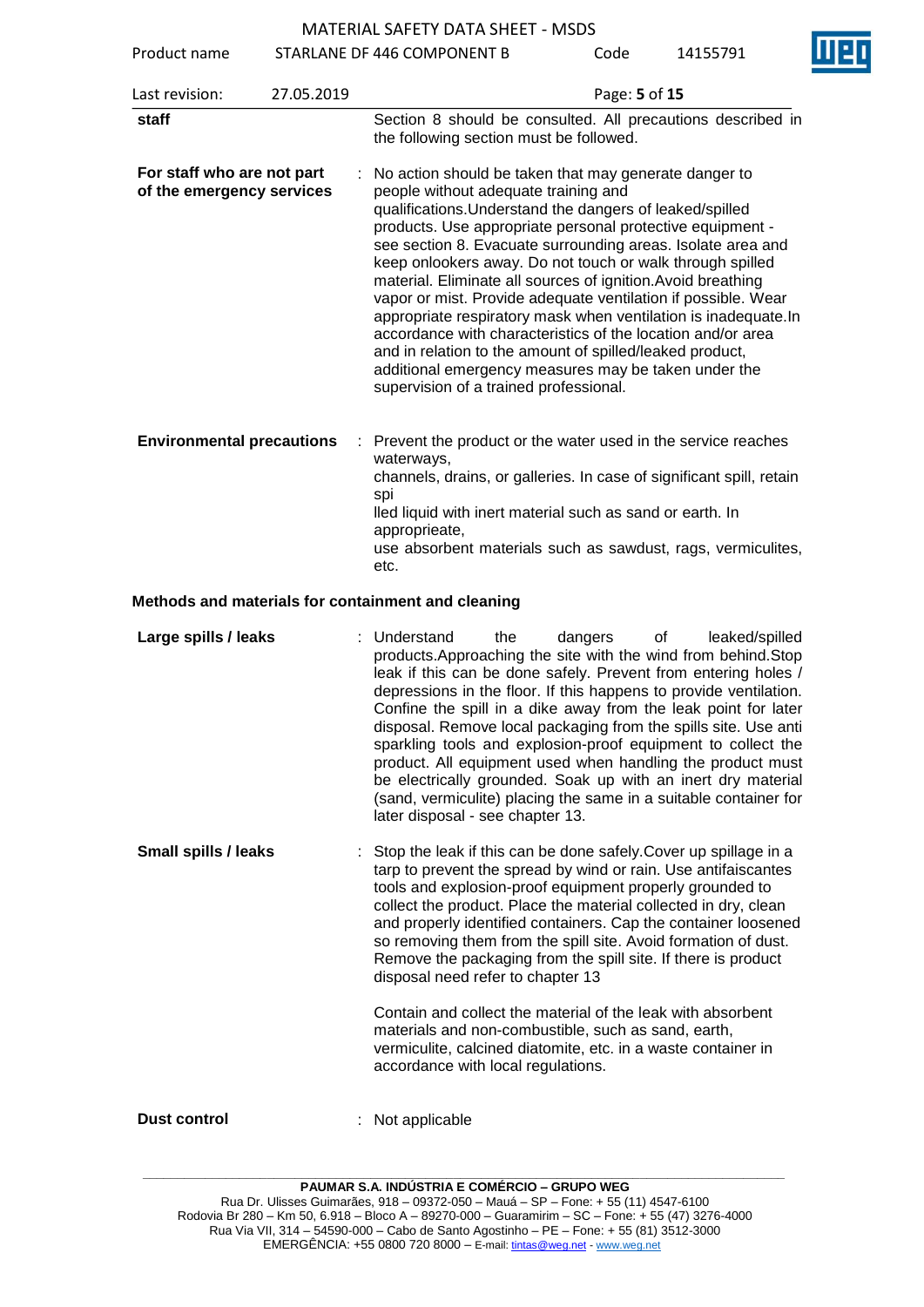Product name STARLANE DF 446 COMPONENT B Code 14155791

Last revision: 27.05.2019 Page: **6** of **15**

#### 7. HANDLING AND STORAGE

#### **Precautions for safe handling**

| <b>Instructions for safe</b><br>treatment | : Avoid contact with eyes, skin and clothes. Do not re-use<br>packaging.Do not eat, drink or smoke during use.Do not<br>handle the product before reading and understanding all<br>safety precautions.                                                                                                                                                                                                                                                                                                                                                                                                                                                                                                                                                                                                                                                                                                                                                                                                                                                                                                                                                                                                                                                                                                                                                                                                                                                                                                                                                                                                                           |
|-------------------------------------------|----------------------------------------------------------------------------------------------------------------------------------------------------------------------------------------------------------------------------------------------------------------------------------------------------------------------------------------------------------------------------------------------------------------------------------------------------------------------------------------------------------------------------------------------------------------------------------------------------------------------------------------------------------------------------------------------------------------------------------------------------------------------------------------------------------------------------------------------------------------------------------------------------------------------------------------------------------------------------------------------------------------------------------------------------------------------------------------------------------------------------------------------------------------------------------------------------------------------------------------------------------------------------------------------------------------------------------------------------------------------------------------------------------------------------------------------------------------------------------------------------------------------------------------------------------------------------------------------------------------------------------|
| <b>Precautions for safe</b><br>handling   | : Use appropriate personal protective equipment - see section<br>8; The product handling should occur in places with good<br>natural ventilation or with the presence of local exhaust<br>ventilation; The electrical installations must comply with the<br>International Electrical Commission Standards (IEC), ABNT<br>Standards (Brazilian Association of Technical Standards),<br>taking into account the results of the classification area study<br>for the local and/or product instalation.<br>Use anti-sparking tools when handling the product; In transfer<br>operations, metal containers must be used and all containers<br>must be properly grounded to avoid sparkling by the<br>accumulation of static energy; Handle and use away from hot<br>surfaces, sparks, open flames, and other sources of ignition.<br>Do not smoke; Do not ingest. Avoid inhalation of vapors or<br>smoke as well as avoid contact with eyes, skin and clothing;<br>Eating and drinking should be prohibited in the area where the<br>material is handled, stored and processed. Workers should<br>wash their hands before eating, drinking and smoking.<br>Remove contaminated clothing and protective equipment<br>before entering food areas; After use keep the product in its<br>original packaging, sealed; Empty containers may be<br>hazardous and should be disposed of properly. Do not reuse<br>the packaging; Emergency showers and eye washer should be<br>installed in the use and storage places.<br>Do not handle the product until you have read and understood<br>all safety precautions contained in this document. |
| <b>Fire protection</b>                    | Only use in well-ventilated locations, to prevent accumulation<br>of vapors in explosive concentrations. All conductive elements<br>of the system, in contact with the product, must be electrically<br>grounded Keep away from heat and sources of ignition. Tools<br>that do not produce sparks should be used. Do not smoke.                                                                                                                                                                                                                                                                                                                                                                                                                                                                                                                                                                                                                                                                                                                                                                                                                                                                                                                                                                                                                                                                                                                                                                                                                                                                                                  |
| <b>Storage conditions</b>                 |                                                                                                                                                                                                                                                                                                                                                                                                                                                                                                                                                                                                                                                                                                                                                                                                                                                                                                                                                                                                                                                                                                                                                                                                                                                                                                                                                                                                                                                                                                                                                                                                                                  |
| <b>Storage conditions</b>                 | The electrical installation must comply with NEC(National<br>Electrical Code) or IEC (International Electrical Commission)<br>standards and/or those of the ABNT (Brazilian Association of<br>Technical Standards). The floor of the storage area must be<br>impermeable, non-combustible and must have ditches that<br>allow run off into the containment reservoir. Storage tanks<br>must be surrounded by embankments and have drains in case<br>of leakage.                                                                                                                                                                                                                                                                                                                                                                                                                                                                                                                                                                                                                                                                                                                                                                                                                                                                                                                                                                                                                                                                                                                                                                  |

**\_\_\_\_\_\_\_\_\_\_\_\_\_\_\_\_\_\_\_\_\_\_\_\_\_\_\_\_\_\_\_\_\_\_\_\_\_\_\_\_\_\_\_\_\_\_\_\_\_\_\_\_\_\_\_\_\_\_\_\_\_\_\_\_\_\_\_\_\_\_\_\_\_\_\_\_\_\_\_\_\_\_\_\_\_\_\_\_\_\_\_\_\_**

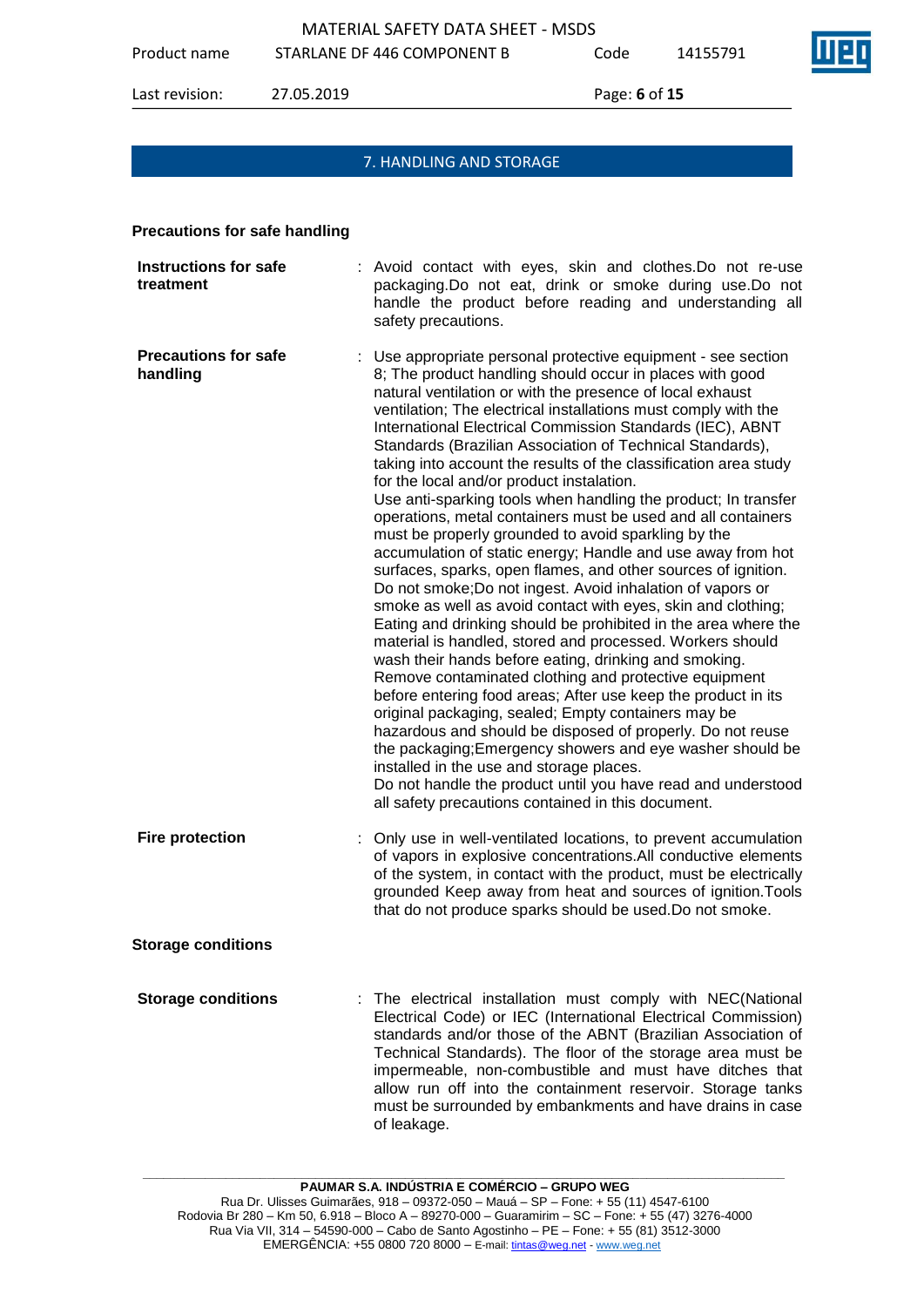Product name STARLANE DF 446 COMPONENT B Code 14155791

| Last revision:                      | 27.05.2019 | Page: 7 of 15                                                                                                                                                       |
|-------------------------------------|------------|---------------------------------------------------------------------------------------------------------------------------------------------------------------------|
| Appropriate storage<br>conditions   |            | : Store the material in covered, dry, well ventilated and<br>identified areasKeep out of direct sunlight. Store in a closed<br>container.                           |
| Inappropriate storage<br>conditions |            | : Exposed to elevated temperatures, sun and rain. Close to<br>oxidizing agents. Close to food. Close to sources of heat and<br>ignition.                            |
| <b>Materials to avoid</b>           |            | : Do not store with explosive materials, flammableand/or toxic<br>gases, oxidizing, corrosive substances, or materials that may<br>generate spontaneous combustion. |
| Secure packaging materials          |            |                                                                                                                                                                     |
| Recommended packaging<br>materials  | ÷          | Amber type glass.<br>Metal packaging                                                                                                                                |
| Packaging materials to be           |            | : Certain plastic materials                                                                                                                                         |

#### 8. EXPOSURE CONTROL – PERSONAL PROTECTION

The information in this chapter contain general guidelines. Chapter 1 should be consulted for any information on the recommended use of this product in different scenarios of exposure.

**Engineering control measures** : Preferably use the product in adequate application cabin. In case it is not possible, provide exhaustion/ventilation enough to keep the concentration of the agents indicated in this section under the limits of tolerance (L.T.), otherwise, use adequate respiratory protection equipment. The engineering controls should keep the concentrations of gas/vapour under the limit of LEL - Lower Explosive Limit (see section 9). Use equipment explosion proof.

#### **Control parameters**

**avoided**

#### **Occupational Exposure Limits**

| <b>Name</b>          | CAS No.    | <b>TLV/TWA</b>                                                 | <b>TLV/STEL</b>                 | <b>TLV/TETO</b> | <b>Source</b> |
|----------------------|------------|----------------------------------------------------------------|---------------------------------|-----------------|---------------|
| <b>ALIPHATIC</b>     | 28182-81-2 |                                                                |                                 |                 | <b>ACGIH</b>  |
| POLYISOCYANATE       |            |                                                                |                                 |                 |               |
| <b>BUTYL ACETATE</b> | 123-86-4   | $150$ ppm                                                      |                                 |                 | <b>ACGIH</b>  |
| SOLVENT XYLENE (S)   | 1330-20-7  | 78 ppm340<br>mg/m <sup>3</sup> 100<br>ppm434 mg/m <sup>3</sup> | 150 ppm651<br>mg/m <sup>3</sup> |                 | NR15ACGIH     |

\*PPM - parts of vapour or gas per million of parts of contaminated air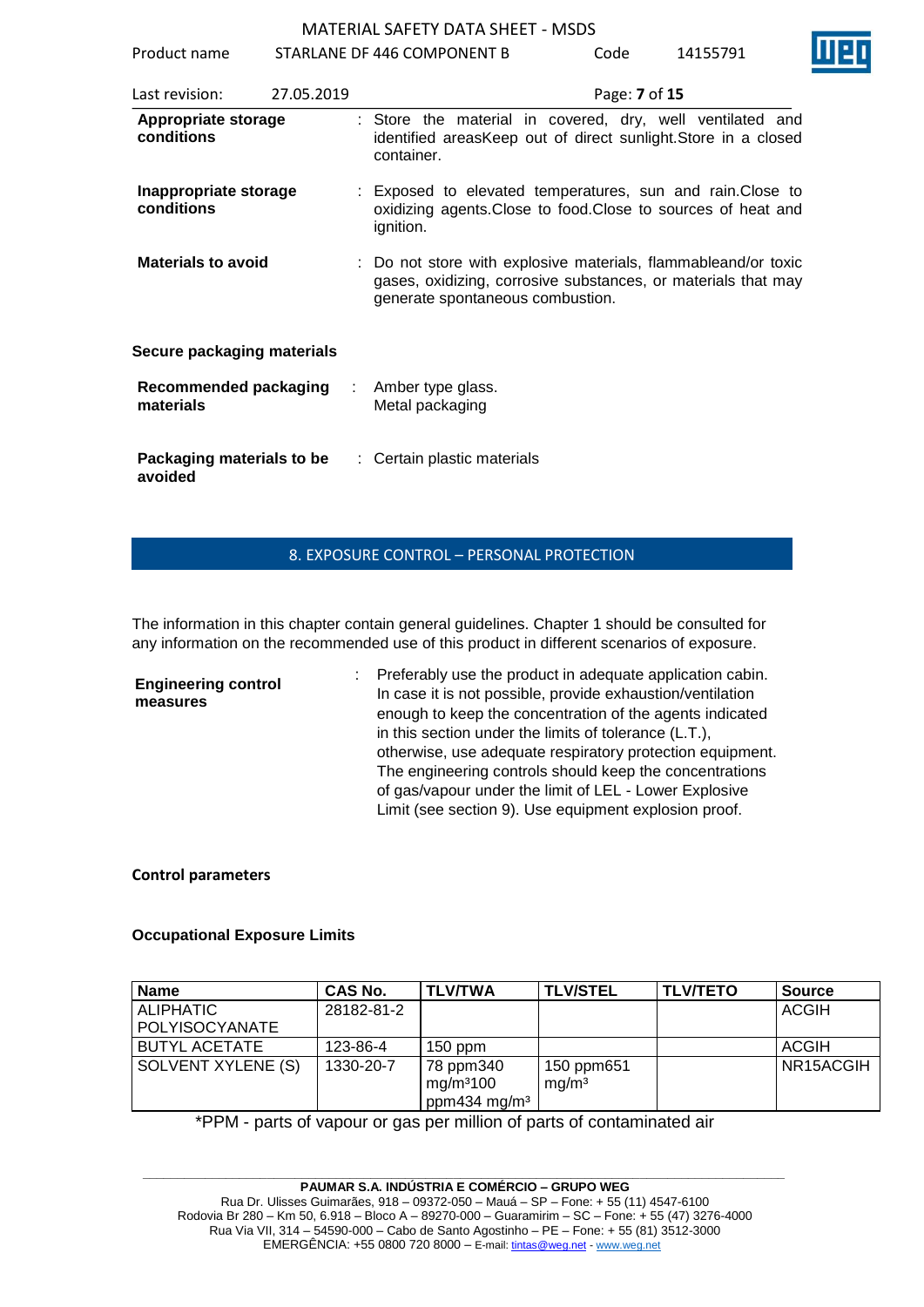| Product name                                                            |            | STARLANE DF 446 COMPONENT B                                                                                                                                                                                                      | Code          | 14155791 |  |
|-------------------------------------------------------------------------|------------|----------------------------------------------------------------------------------------------------------------------------------------------------------------------------------------------------------------------------------|---------------|----------|--|
| Last revision:                                                          | 27.05.2019 |                                                                                                                                                                                                                                  | Page: 8 of 15 |          |  |
|                                                                         |            | **MG/m <sup>3</sup> - miligrams per cubic meter of air.                                                                                                                                                                          |               |          |  |
| Personal protective equipment required<br><b>Respiratory protection</b> |            | : In case of the concentrations are above the indicated<br>tolerance limits, the use of appropriated mask is<br>necessary for this goal (half-face mask or full face mask<br>with filter to organic vapors and acid gases).      |               |          |  |
| <b>Hand protection</b>                                                  |            | Use nitrilic gloves associated with the use of the adequate<br>protection cream                                                                                                                                                  |               |          |  |
| Eye protection                                                          |            | : Use hermetic goggles to protect against liquid splashes.                                                                                                                                                                       |               |          |  |
| <b>Body and skin protection</b>                                         |            | It is recommended the use of apron barber type to<br>protecting upper limbs, trunk and lower limbs in case of<br>splash. In case of risk of static electricity generation the<br>cloth should be antistatic, includin the apron. |               |          |  |

#### 9. PHYSICAL AND CHEMICAL PROPERTIES

| Form                                     |    | Liquid                          |
|------------------------------------------|----|---------------------------------|
| <b>State of matter</b>                   | ÷  | Liquid                          |
| Color                                    |    | Data not available.             |
| Odour                                    |    | <b>Distinctive</b>              |
| рH                                       |    | Data not available.             |
| <b>Melting point</b>                     |    | Data not available.             |
| <b>Boiling point</b>                     |    | Data not available.             |
| <b>Flash Point (Open cup)</b>            | t. | 31 °C                           |
| <b>Evaporation rate</b>                  |    | Data not available.             |
| <b>Inflammation point</b>                | t. | Method: Data not available.     |
|                                          |    |                                 |
|                                          |    |                                 |
| <b>Upper explosive limit</b>             |    | Data not available.             |
|                                          | t  |                                 |
| Lower explosive limit                    |    | Data not available.             |
| Vapor pressure                           |    | Data not available.             |
| <b>Density</b>                           |    | $0,95 - 1,05$ g/cm <sup>3</sup> |
|                                          |    |                                 |
| Solubility(ies)                          |    | Water-insoluble                 |
| N-octano /water partition<br>coefficient | ÷. | Data not available.             |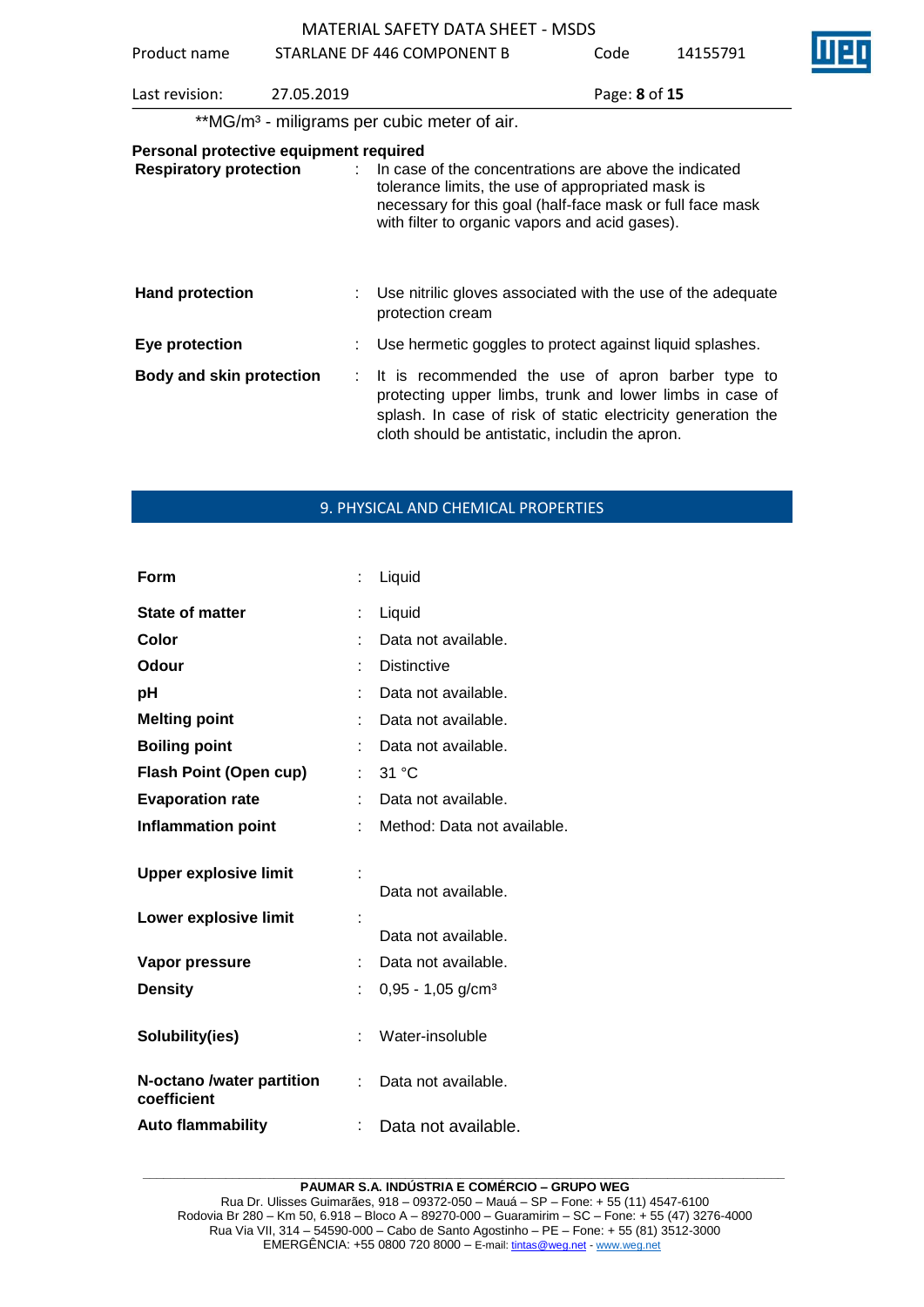| Product name<br>STARLANE DF 446 COMPONENT B |            |      | Code                | 14155791      |  |  |
|---------------------------------------------|------------|------|---------------------|---------------|--|--|
| Last revision:                              | 27.05.2019 |      |                     | Page: 9 of 15 |  |  |
| Cinematic viscosity (25°C)                  |            | di l | 20 - 25 s CF4       |               |  |  |
| Vapor density                               |            |      | Data not available. |               |  |  |
|                                             |            |      | Data not available. |               |  |  |
| <b>Decomposition temperature</b>            |            |      |                     |               |  |  |

#### 10. STABILITY AND REACTIVITY

| <b>Reactivity</b>                              |               | Presents no reactivity at room temperature and under normal<br>conditions of use.                                                                                                                         |
|------------------------------------------------|---------------|-----------------------------------------------------------------------------------------------------------------------------------------------------------------------------------------------------------|
| <b>Chemical stability</b>                      |               | Stable at room temperature and under normal conditions of<br>use. Unstable at temperatures above the flash point.                                                                                         |
| <b>Possibility of dangerous</b><br>reactions   |               | Presents no reactivity at room temperature and under normal<br>conditions of use.<br>None when the product is stored, applied and processed<br>correctly.                                                 |
| Need to add additives and<br><b>inhibitors</b> | $\mathcal{L}$ | Not necessary.                                                                                                                                                                                            |
| <b>Conditions to avoid</b>                     |               | Extreme heat and open flame.                                                                                                                                                                              |
| Incompatible materials                         |               | Do not store with explosive materials, flammableand/or toxic<br>gases, oxidizing, corrosive substances, or materials that may<br>generate spontaneous combustion.<br>Plastic materials soluble in Xylene. |
| Dangerous products of<br>decomposition         |               | : Produces noxious gases such as carbon monoxide (CO),<br>carbon dioxide (CO2) and nitrogen oxides (NOx).                                                                                                 |

#### 11. TOXICOLOGICAL INFORMATION

#### **Components ALIPHATIC POLYISOCYANATE**

| Acute toxicity by oral<br>use             | : Test species<br><b>DL50</b><br>Observations | Rat<br>$> 5.000$ mg/kg    |
|-------------------------------------------|-----------------------------------------------|---------------------------|
| <b>Acute toxicity by</b><br>inhalation    | : Test species<br>DL50<br>Observations        | Rat<br>$0,390$ mg/l4 h    |
| <b>Acute toxicity by</b><br>cutaneous use | : Test species<br><b>DL50</b><br>Observations | Rabbit<br>$> 2.000$ mg/kg |

#### **\_\_\_\_\_\_\_\_\_\_\_\_\_\_\_\_\_\_\_\_\_\_\_\_\_\_\_\_\_\_\_\_\_\_\_\_\_\_\_\_\_\_\_\_\_\_\_\_\_\_\_\_\_\_\_\_\_\_\_\_\_\_\_\_\_\_\_\_\_\_\_\_\_\_\_\_\_\_\_\_\_\_\_\_\_\_\_\_\_\_\_\_\_ PAUMAR S.A. INDÚSTRIA E COMÉRCIO – GRUPO WEG**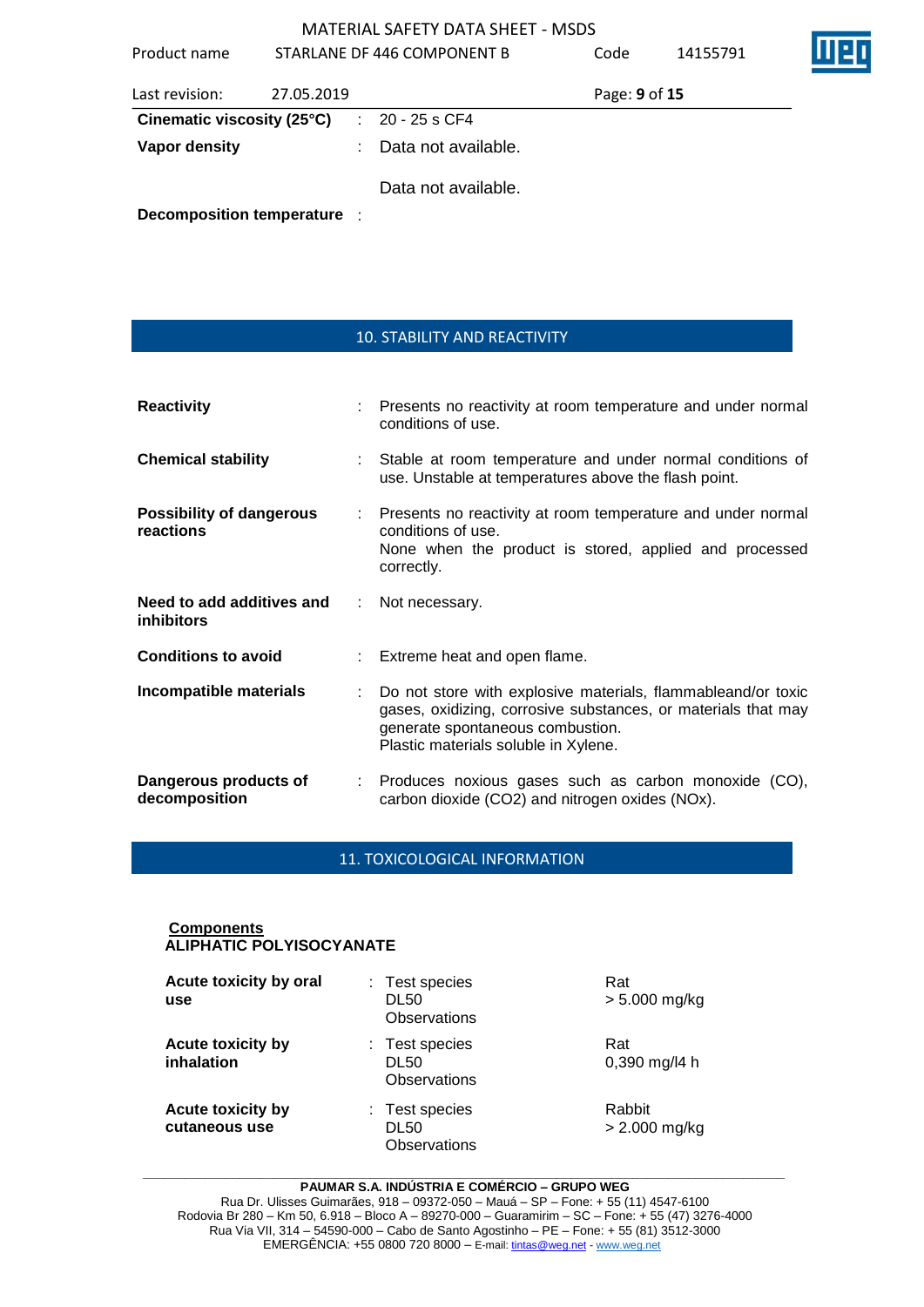Product name STARLANE DF 446 COMPONENT B Code 14155791

| Last revision:    | 27.05.2019                                                    |                                                                         | Page: 10 of 15         |
|-------------------|---------------------------------------------------------------|-------------------------------------------------------------------------|------------------------|
|                   | <b>Acute toxicity (other</b><br>methods of<br>administration) | : Test species<br><b>DL50</b><br><b>LC50</b><br>Non-standard unit value | Data not available.    |
| skin              | <b>Corrosion/irritation of</b>                                | : Data not available.                                                   |                        |
| irritation        | Serious eye damage/eye                                        | : Data not available.                                                   |                        |
| sensitivity       | <b>Respiratory or dermal</b>                                  | : Category 1                                                            |                        |
|                   | <b>Mutageneses</b>                                            | : Data not available.                                                   |                        |
|                   | Carcinogenicity                                               | : Data not available.                                                   |                        |
|                   | <b>Toxic effects for</b><br>reproduction                      | : Data not available.                                                   |                        |
| exposure          | Specific target organ<br>toxicity (STOT) - single             | : May cause respiratory irritation.                                     |                        |
| exposure          | Specific target organ<br>toxicity (STOT) - repeat             | : Data not available.                                                   |                        |
|                   | Aspiration hazard                                             | : Data not available.                                                   |                        |
|                   | <b>BUTYL ACETATE</b>                                          |                                                                         |                        |
| use               | Acute toxicity by oral                                        | : Test species<br><b>DL50</b><br>Observations                           | Rat<br>14.000 mg/kg    |
| inhalation        | Acute toxicity by                                             | : Test species<br><b>DL50</b><br>Observations                           | Rat<br>21 mg/l4 h      |
|                   | Acute toxicity by<br>cutaneous use                            | : Test species<br><b>DL50</b><br>Observations                           | Rabbit<br>14.080 mg/kg |
|                   | <b>Acute toxicity (other</b><br>methods of<br>administration) | : Test species<br><b>DL50</b><br><b>LC50</b><br>Non-standard unit value | Data not available.    |
| skin              | <b>Corrosion/irritation of</b>                                | : Data not available.                                                   |                        |
| <b>irritation</b> | Serious eye damage/eye                                        | : Data not available.                                                   |                        |
| sensitivity       | <b>Respiratory or dermal</b>                                  | : Data not available.                                                   |                        |

**\_\_\_\_\_\_\_\_\_\_\_\_\_\_\_\_\_\_\_\_\_\_\_\_\_\_\_\_\_\_\_\_\_\_\_\_\_\_\_\_\_\_\_\_\_\_\_\_\_\_\_\_\_\_\_\_\_\_\_\_\_\_\_\_\_\_\_\_\_\_\_\_\_\_\_\_\_\_\_\_\_\_\_\_\_\_\_\_\_\_\_\_\_ PAUMAR S.A. INDÚSTRIA E COMÉRCIO – GRUPO WEG**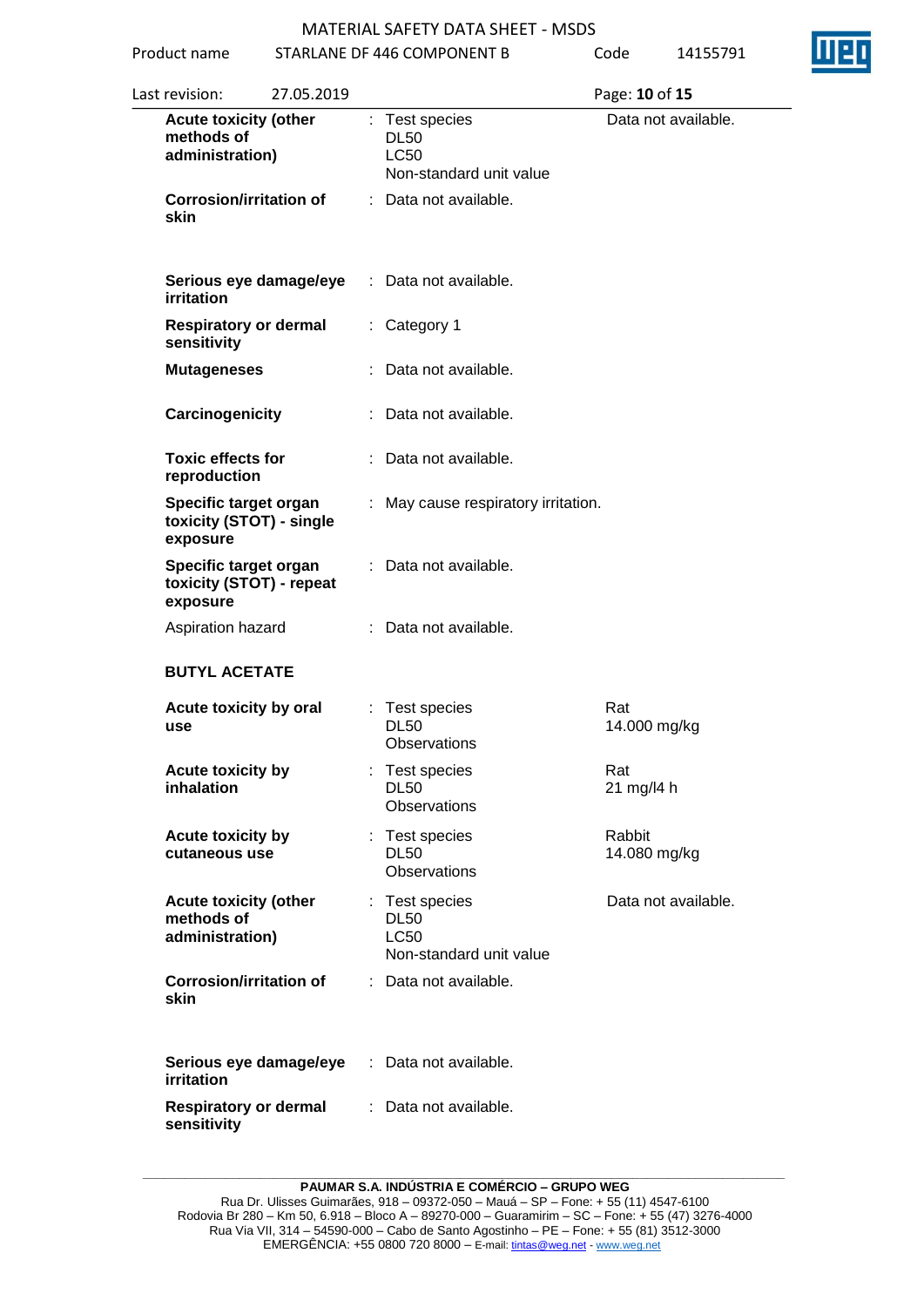| Product name                                                  |            | STARLANE DF 446 COMPONENT B                                                                                         | Code   | 14155791                             |
|---------------------------------------------------------------|------------|---------------------------------------------------------------------------------------------------------------------|--------|--------------------------------------|
| Last revision:                                                | 27.05.2019 |                                                                                                                     |        | Page: 11 of 15                       |
| <b>Mutageneses</b>                                            |            | : Data not available.                                                                                               |        |                                      |
| Carcinogenicity                                               |            | Data not available.                                                                                                 |        |                                      |
| <b>Toxic effects for</b><br>reproduction                      |            | Data not available.                                                                                                 |        |                                      |
| Specific target organ<br>toxicity (STOT) - single<br>exposure |            | : Passengers effects on organ target. These are effects that<br>alter human function for a short period of exposure |        |                                      |
| Specific target organ<br>toxicity (STOT) - repeat<br>exposure |            | Data not available.                                                                                                 |        |                                      |
| Aspiration hazard                                             |            | : Data not available.                                                                                               |        |                                      |
| <b>SOLVENT XYLENE (S)</b>                                     |            |                                                                                                                     |        |                                      |
| Acute toxicity by oral<br>use                                 |            | Test species<br><b>DL50</b><br><b>Observations</b>                                                                  | Rat    | 4.300 mg/kg                          |
| Acute toxicity by<br>inhalation                               |            | Test species<br><b>DL50</b><br><b>Observations</b>                                                                  | Rat    | 21,7 mg/l4 h                         |
| Acute toxicity by<br>cutaneous use                            |            | Test species<br><b>DL50</b><br><b>Observations</b>                                                                  | Rabbit | > 1.700 mg/kg<br>Data not available. |
| <b>Acute toxicity (other</b><br>methods of<br>administration) |            | : Test species<br><b>DL50</b><br><b>LC50</b><br>Non-standard unit value                                             |        | Data not available.                  |
| <b>Corrosion/irritation of</b><br>skin                        |            | : Category 2                                                                                                        |        |                                      |
| Serious eye damage/eye<br>irritation                          |            | Data not available.                                                                                                 |        |                                      |
| <b>Respiratory or dermal</b><br>sensitivity                   |            | : Category 1                                                                                                        |        |                                      |
| <b>Mutageneses</b>                                            |            | Data not available.                                                                                                 |        |                                      |
| Carcinogenicity                                               |            | : Data not available.                                                                                               |        |                                      |
| <b>Toxic effects for</b><br>reproduction                      |            | Category 1C                                                                                                         |        |                                      |
| Specific target organ<br>toxicity (STOT) - single<br>exposure |            | Data not available.                                                                                                 |        |                                      |
| Specific target organ<br>toxicity (STOT) - repeat<br>exposure |            | Data not available.                                                                                                 |        |                                      |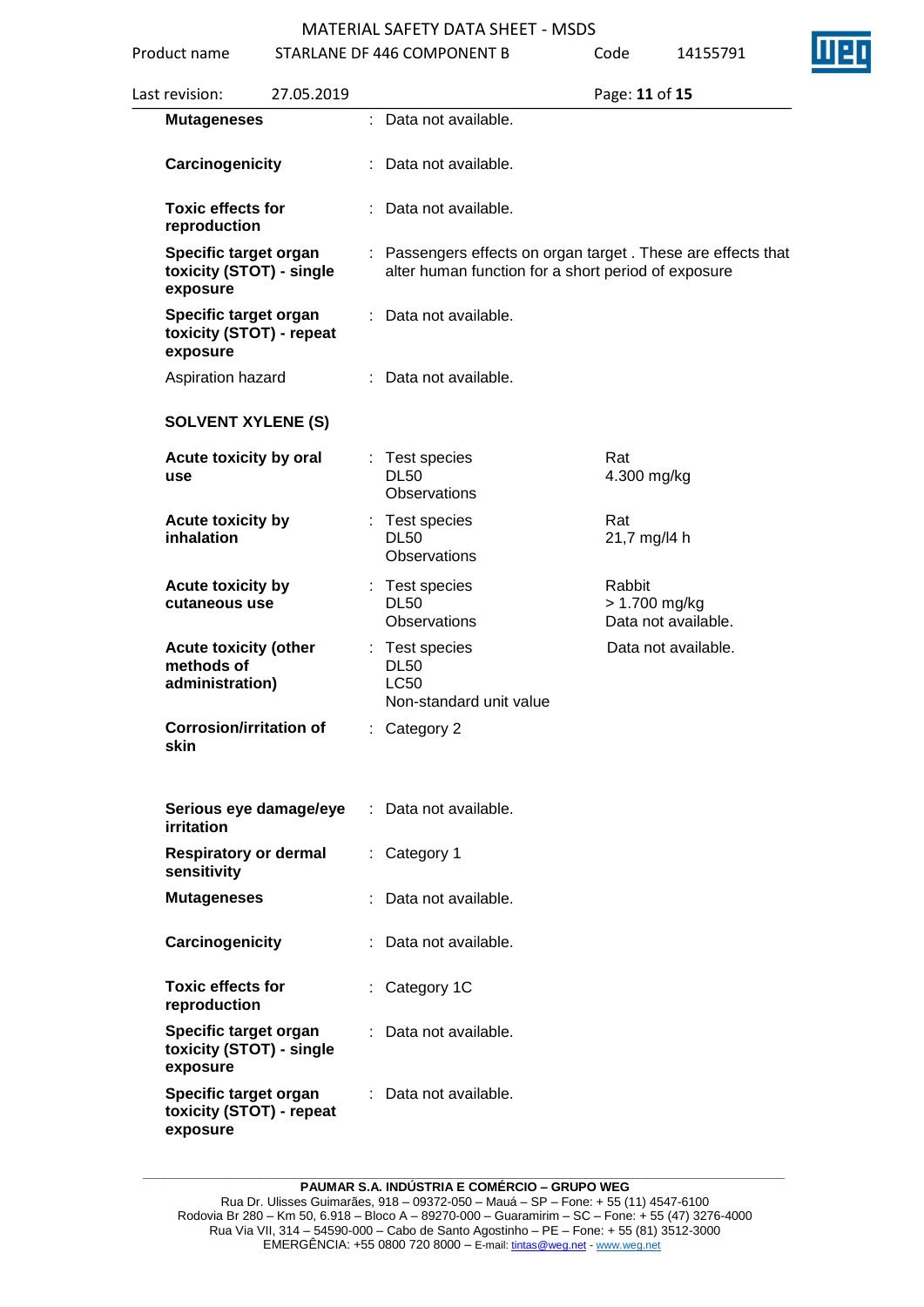Aspiration hazard : Data not available.

Not classified in terms of toxicity based on the data available.

## 12. ECOLOGICAL INFORMATION

| <b>Stability in soil</b>                   | : The product easily infiltrates into the soil                                            |
|--------------------------------------------|-------------------------------------------------------------------------------------------|
| <b>Other toxicological</b><br>observations | : Data not available.                                                                     |
| <b>Ecotoxicity</b>                         | : Contaminates the ground water.<br>Detrimental to the fauna<br>Detrimental to the flora. |

### 13. DIOSPOSAL AND TREATMENT CONSIDERATIONS

#### **Recommended methods for final disposal**

| <b>Product</b> | : Class I Waste - Dispose of in industrial landfill or a facility<br>authorized for recycling in accordance with federal, stateor<br>local regulations                                                                            |
|----------------|-----------------------------------------------------------------------------------------------------------------------------------------------------------------------------------------------------------------------------------|
| Waste          | : Class I Waste - Dispose of in industrial landfill or a facility<br>authorized for recycling in accordance with federal, stateor<br>local regulations                                                                            |
| Used packaging | : Clean packaging should be sent for recycling. Packaging with<br>class I waste should be disposed of in industrial landfill or a<br>facility authorized for recycling in accordance with federal,<br>state or local regulations. |

#### 14. TRANSPORTATION INFORMATION

| fLand                |                                                     |
|----------------------|-----------------------------------------------------|
| <b>ONU</b>           | : 1263                                              |
| <b>Class of risk</b> | : 3                                                 |
| Risk number          | : 30                                                |
| Packaging group      | : III                                               |
| <b>Name</b>          | MATERIAL RELATED TO COATINGS (including thinners or |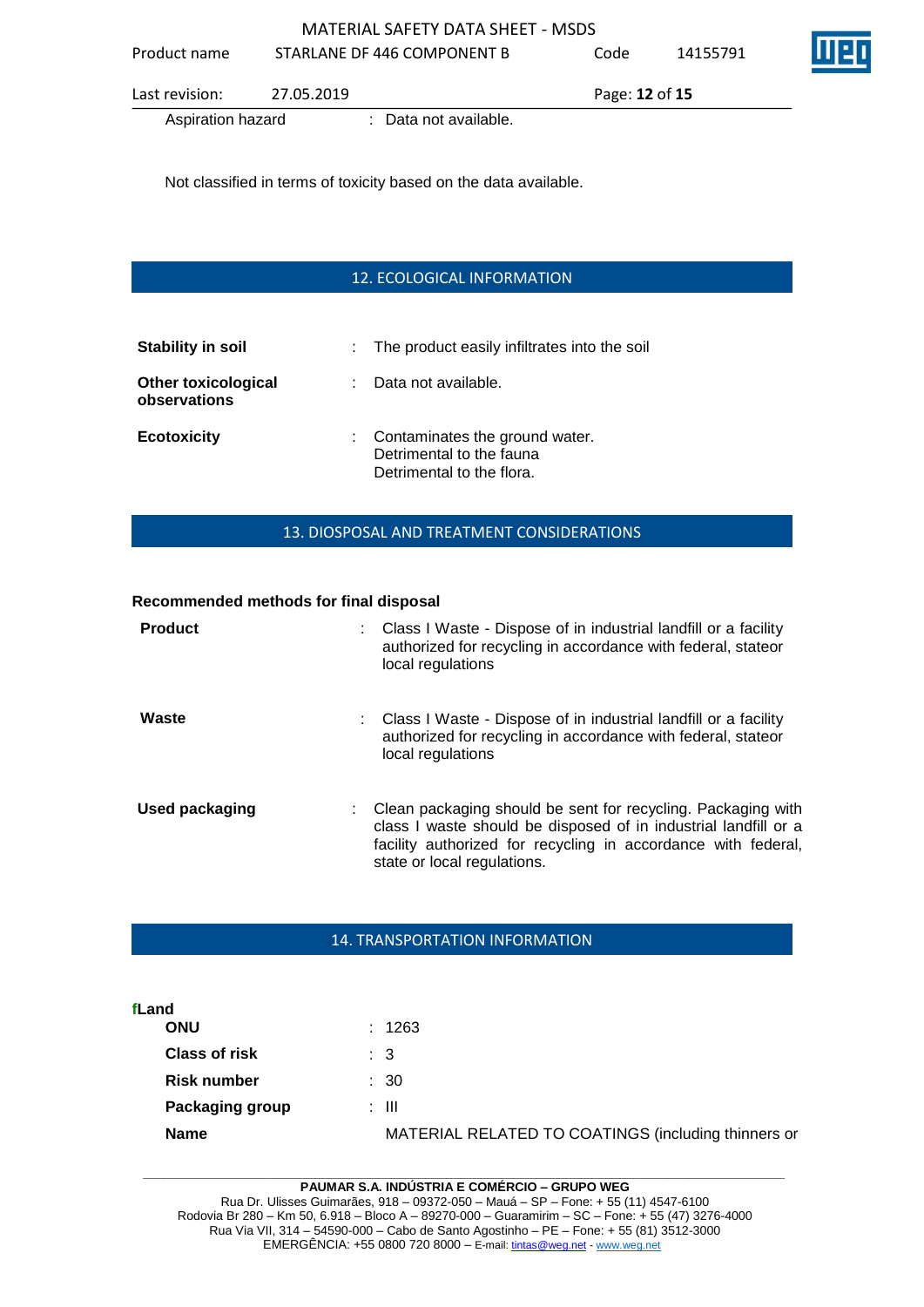| Product name                     |            | STARLANE DF 446 COMPONENT B                                      | Code           | 14155791 | I 12 |
|----------------------------------|------------|------------------------------------------------------------------|----------------|----------|------|
| Last revision:                   | 27.05.2019 |                                                                  | Page: 13 of 15 |          |      |
|                                  |            | reducers)                                                        |                |          |      |
| <b>Shipping</b><br><b>ONU</b>    |            |                                                                  |                |          |      |
| <b>Class of risk</b>             |            | : 1263<br>: 3                                                    |                |          |      |
| Packaging group                  |            | $\therefore$ $\blacksquare$                                      |                |          |      |
| <b>EmS</b>                       |            |                                                                  |                |          |      |
|                                  |            | F-E                                                              |                |          |      |
| <b>MFAG</b>                      |            | 310                                                              |                |          |      |
| Appropriate name for<br>dispatch |            | MATERIAL RELATED TO COATINGS (including thinners or<br>reducers) |                |          |      |
| Air transport<br><b>ONU</b>      |            | : 1263                                                           |                |          |      |
| <b>Class of risk</b>             |            | $\therefore$ 3                                                   |                |          |      |
| Packaging group                  |            | $\therefore$ $\blacksquare$                                      |                |          |      |
| Appropriate name for<br>dispatch |            | MATERIAL RELATED TO COATINGS (including thinners or<br>reducers) |                |          |      |

#### 15. REGULATORY INFORMATION

This MSDS (Material Safety Data Sheet) was generated according to the criteria of NBR 14725/2014. (Brazilian standard that defines the GHS).

| Specific Regulations for the | Federal Decree No. 2657, July 3rd, 1998.                                      |
|------------------------------|-------------------------------------------------------------------------------|
| <b>Chemical Product.</b>     | Ordinance No. 229, May 24th, 2011 - Changes to Regulatory<br>Standard No. 26. |
|                              | ABNT NBR 14725: 2014 - valid from 19/12/2014 -                                |
|                              | Amendment 1 (19/11/2014).                                                     |
|                              | Law No. 12305, August 2nd 2010 (Solid Waste National<br>Policy).              |
|                              | Decree No. 7404, December 23rd, 2010.                                         |
|                              | Resolution ANTT N° 5.232, December 14th 2016.                                 |
|                              |                                                                               |

#### 16. ADDITIONAL INFORMATION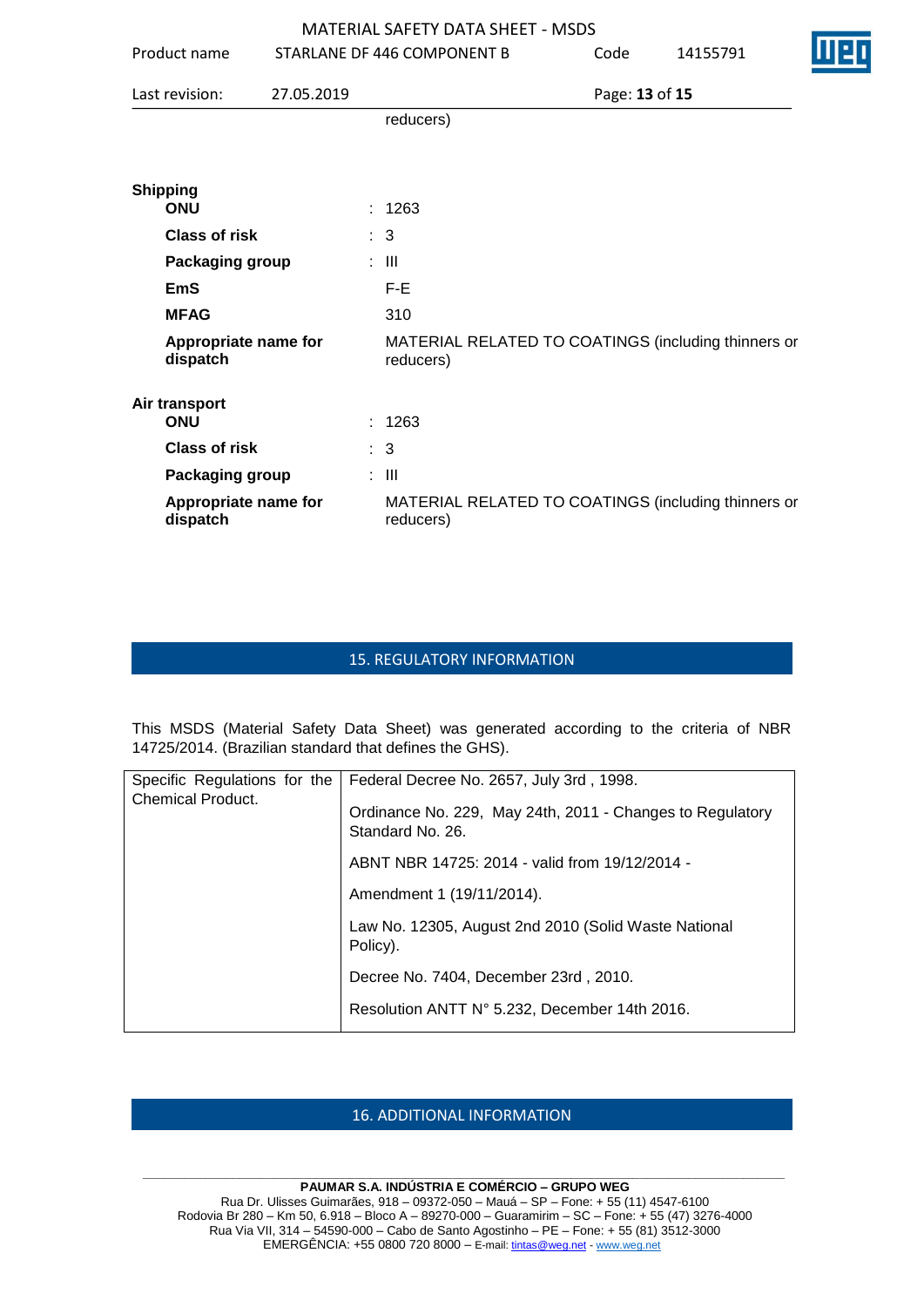|              | MATERIAL SAFETY DATA SHEET - MSDS |      |          |                    |  |
|--------------|-----------------------------------|------|----------|--------------------|--|
| Product name | STARLANE DF 446 COMPONENT B       | Code | 14155791 | $\boldsymbol{\Pi}$ |  |

#### Last revision: 27.05.2019 Page: **14** of **15**

#### **Acronyms Used:**

**Legenda:**

| <b>CAS</b>      | <b>Chemical Abstract Service</b>                          |
|-----------------|-----------------------------------------------------------|
| VO              | <b>Organic Vapors</b>                                     |
| <b>NEC</b>      | National Eletrical code/Código Nacional de Eletricidade   |
| IEC:            | <b>International Eletrical Commision</b>                  |
| <b>ABNT</b>     | <b>Brazilian Association of Technical Standards</b>       |
| <b>ACGIH</b>    | American Conference of Governmental Industrial Hygienists |
| <b>TLV</b>      | <b>Threshold Limit Values</b>                             |
| <b>TLV/TWA</b>  | Time Weighted Average                                     |
| <b>TLV/STEL</b> | <b>Short Term Exposure Limit</b>                          |
| TLC/C:          | Tolerance Limit - Ceiling Value                           |
| EPI:            | Individual Protective Equipment                           |
| <b>CA</b>       | <b>Approval Certificate</b>                               |
| <b>PPRA</b>     | <b>Environmental Risk Prevention Program</b>              |
| <b>NR</b>       | <b>Regulatory Standard</b>                                |
| <b>NFPA</b>     | <b>National Fire Protection Agency</b>                    |
| mmHg            | Millimeters of mercury - pressure unit                    |
| <b>DL50</b>     | Lethal Dose average                                       |
| <b>CL50</b>     | Lethal Concentration average                              |
| ppm             | Parts per million                                         |
| N.d             | Not available                                             |
| $A + B$         | Viscosity of the mixture of component A + component B     |

Important information, but not specifically described in the previous sections:

This MSDS was prepared based on current knowledge about the handling of the product under normal conditions of use, according to the application specified on the packaging and recommended usage in Section 1 of this MSDS. Any other use of the product involving its combination with other materials, as well as forms of use different from those indicated, are the user's responsibility. The company advises that the handling of any chemical substance requires prior knowledge of its hazards by the user. In the workplace it is responsibility of the company user of the product to provide training of its employees and contractors about the possible risks arising from exposure to the chemical.

We reserve the right to change the information contained in this document without prior notice, due to the improvement and continuous evolution of the product and technical knowledge.

**References** : Data not available.